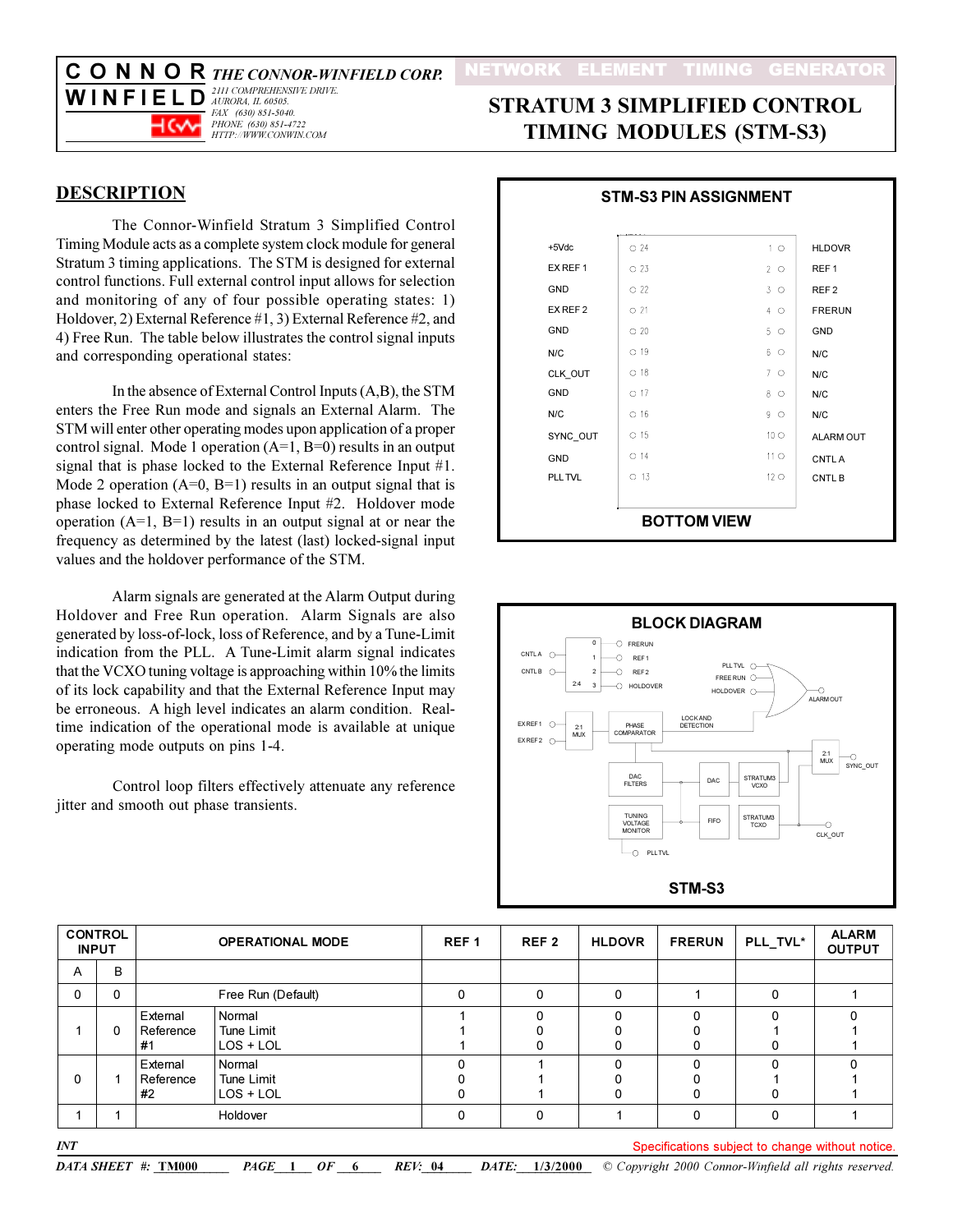## FAX (630) 851-5040.<br>PHONE (630) 851-4722  $H$ ( $\vee$ HTTP://WWW.CONWIN.COM

 $\emph{INT}$ 

## **STRATUM 3 SIMPLIFIED CONTROL TIMING MODULES (STM-S3)**





DATA SHEET #: TM000  $PAGE \quad 2 \quad OF \quad 6$ *REV*: 04 DATE: 1/3/2000 Copyright 2000 Connor-Winfield all rights reserved.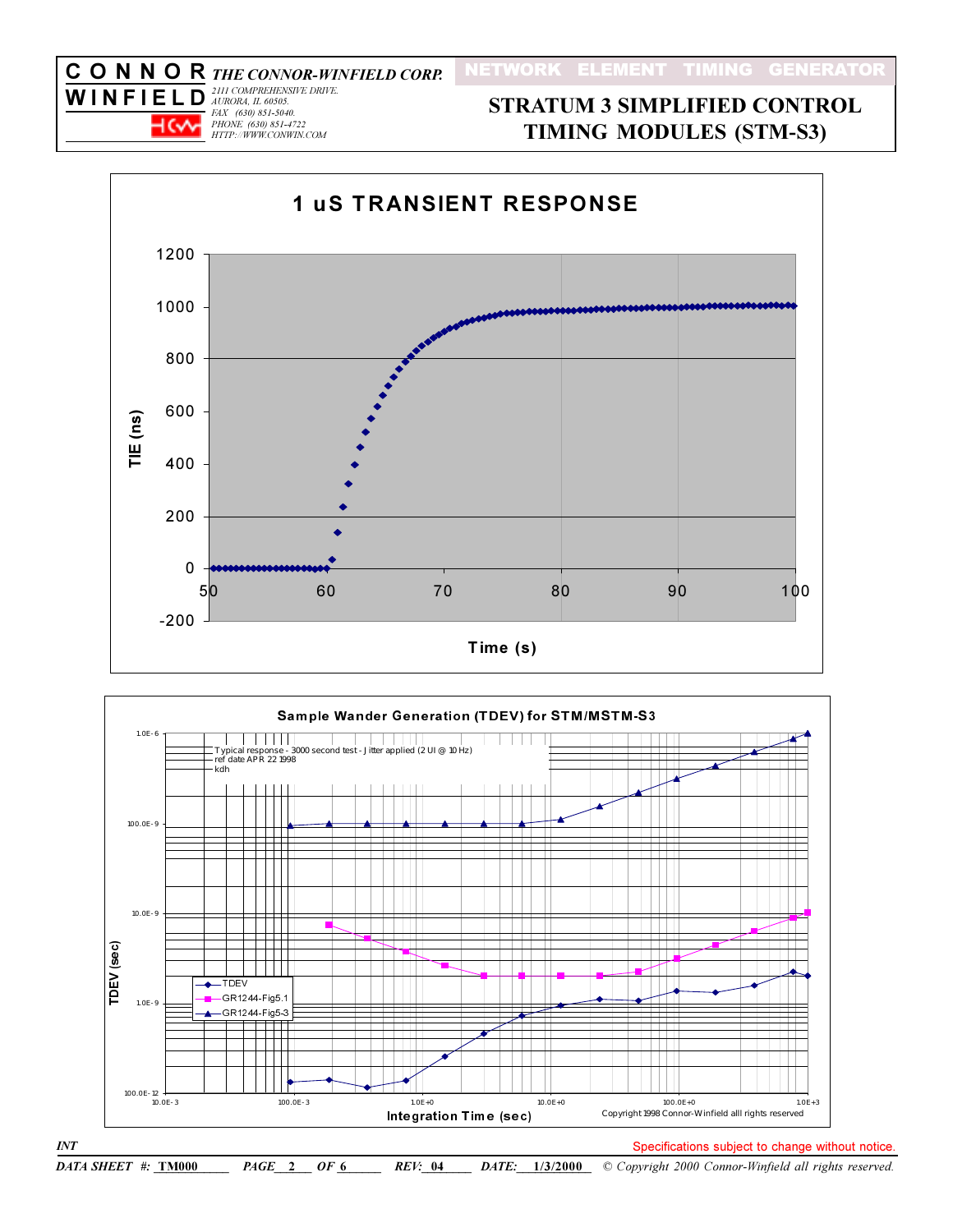

# **STRATUM 3 SIMPLIFIED CONTROL TIMING MODULES (STM-S3)**

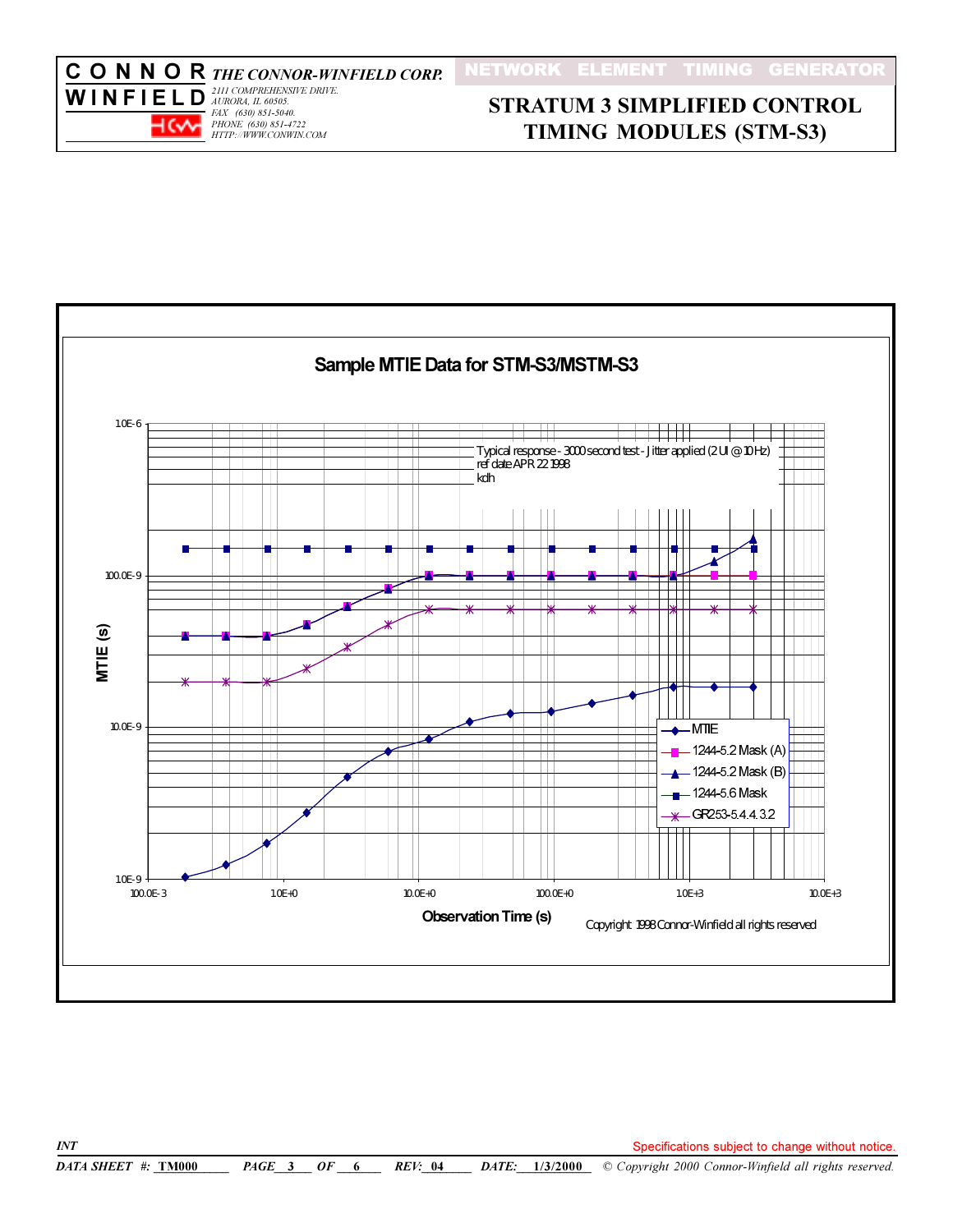# **CONNORTHE CONNOR-WINFIELD CORP.**<br>WINFIELD **2111 COMPREHENSIVE DRIVE.**

FAX (630) 851-5040.<br>PHONE (630) 851-4722 ⊣ে√⊣ HTTP://WWW.CONWIN.COM

# **STRATUM 3 SIMPLIFIED CONTROL TIMING MODULES (STM-S3)**

#### **TABLES OF CONTENTS**

| TABLE 1.0                   |                                                                                                          | <b>ABSOLUTE MAXIMUM RATING</b> |                |                |              |              |
|-----------------------------|----------------------------------------------------------------------------------------------------------|--------------------------------|----------------|----------------|--------------|--------------|
| <b>SYMBOL</b>               | <b>PARAMETER</b>                                                                                         | <b>MINIMUM</b>                 | <b>NOMINAL</b> | <b>MAXIMUM</b> | <b>UNITS</b> | <b>NOTES</b> |
| <b>Vcc</b>                  | Power supply voltage (Vcc to GND)                                                                        | $-0.5$                         |                | $+7.0$         | Volts        | 1.0          |
| $V_{N}$                     | Input voltage with respect to ground                                                                     | $-0.5$                         |                | $Vcc+0.5$      | Volts        | 1.0          |
| $\mathsf{T}_{\textsf{STG}}$ | Storage temperature                                                                                      | $-65.0$                        |                | $+150.0$       | deg. C       | 1.0          |
| <b>NOTE 1.0:</b>            | Operation of the device at these or any other conditions beyond those listed under Rocommended Operating |                                |                |                |              |              |

 $TAPI E 20$ 

#### Conditions is not implied. Exposure to Absolute Maximum Ratings conditions for extended periods of time may affect device reliability. **INPUT AND OUTPUT CHARACTERISTICS**

| 100 - 10<br>111 01 111 00 11 01 01 111 110 1100 |                                                                 |                |                |                |              |              |
|-------------------------------------------------|-----------------------------------------------------------------|----------------|----------------|----------------|--------------|--------------|
| <b>SYMBOL</b>                                   | <b>PARAMETER</b>                                                | <b>MINIMUM</b> | <b>NOMINAL</b> | <b>MAXIMUM</b> | <b>UNITS</b> | <b>NOTES</b> |
| $V_{\rm IH}$                                    | High level input voltage (TTL Compatible)                       | 2.0            |                | Vcc            | V            |              |
| $\mathsf{V}_{\mathsf{IL}}$                      | Low level input voltage (TTL Compatible)                        | 0              |                | 0.8            | $\vee$       |              |
| $\mathsf{T}_{\scriptscriptstyle\mathsf{IN}}$    | Input signal transition time                                    |                |                | 250            | nS           |              |
| $\mathtt{C}_{_{\mathsf{IN}}}$                   | Input capacitance                                               |                |                | 15             | pF           |              |
| $V_{\text{OH}}$                                 | High level output voltage $@I_{OH} = -8.0$ mA,<br>Vcc minimum   | 3.86           |                |                | V            |              |
| $\mathsf{V}_{\mathsf{OL}}$                      | Low level output voltage $@I_{\alpha} = 8.0$ mA,<br>Vcc maximum |                |                | 0.4            | $\vee$       |              |
| $\mathsf{T}_{\mathsf{HL}}$                      | Clock out transition time high-to-low, no<br>load               |                | 4.0            |                | nS           |              |
| $\mathsf{T}_{\scriptscriptstyle{\mathsf{LH}}}$  | Clock out transition time low-to-high, no<br>load               |                | 4.0            |                | nS           |              |
| ${\mathsf T}_{\textsf{\tiny RIP}}$              | Input 8 KHz reference signal positive pulse<br>width            | 30             |                |                | nS           |              |
| $\mathsf{I}_{\mathsf{RIN}}$                     | Input 8 KHz reference signal negative pulse<br>width            | 30             |                |                | nS           |              |
| $\mathsf{T}_{_{\mathsf{OP1}}}$                  | <b>Standard Operating Temperature</b>                           | 0              |                | 50             | deg. C       |              |
| ${\mathsf T}_{_{\mathsf{OP2}}}$                 | <b>Optional Operating Temperature</b>                           | 0              |                | 70             | deg. C       | 8.0          |

TABLE 3.0 **SPECIFICATIONS PARAMETER NOTES** Frequency Range 16.384 MHz, 19.44 MHz  $5.0$ **Supply Current** 60 mA Typical at 16.384 MHz  $9.0$  $6.0$ Timing Reference Inputs 8 KHz Ref-GR-1244-CORE 4.2-4.4 Jitter and Phase Tolerance **Wander Generation** Ref-GR-1244-CORE 5.3 Free-Run Accuracy  $±4.6$  ppm **Holdover Stability**  $2.0$  $±0.37$  ppm **Initial Offset** 0.05 ppm Temperature  $0.28$  ppm Drift  $0.04$  ppm **Holdover History** 30 seconds Pull-in / Hold-in Range ±4.6 ppm Minimum  $3.0$ Lock Time  $< 100$  secs **Correction Period** 125 uS **TVL Alarm** 1= WARNING: Reference nearing operational limit  $7.0$  $\overline{INT}$ Specifications subject to change without notice.

DATA SHEET #: TM000

 $PAGE_ 40F_6$ 

*REV*: 04 DATE: 1/3/2000 © Copyright 2000 Connor-Winfield all rights reserved.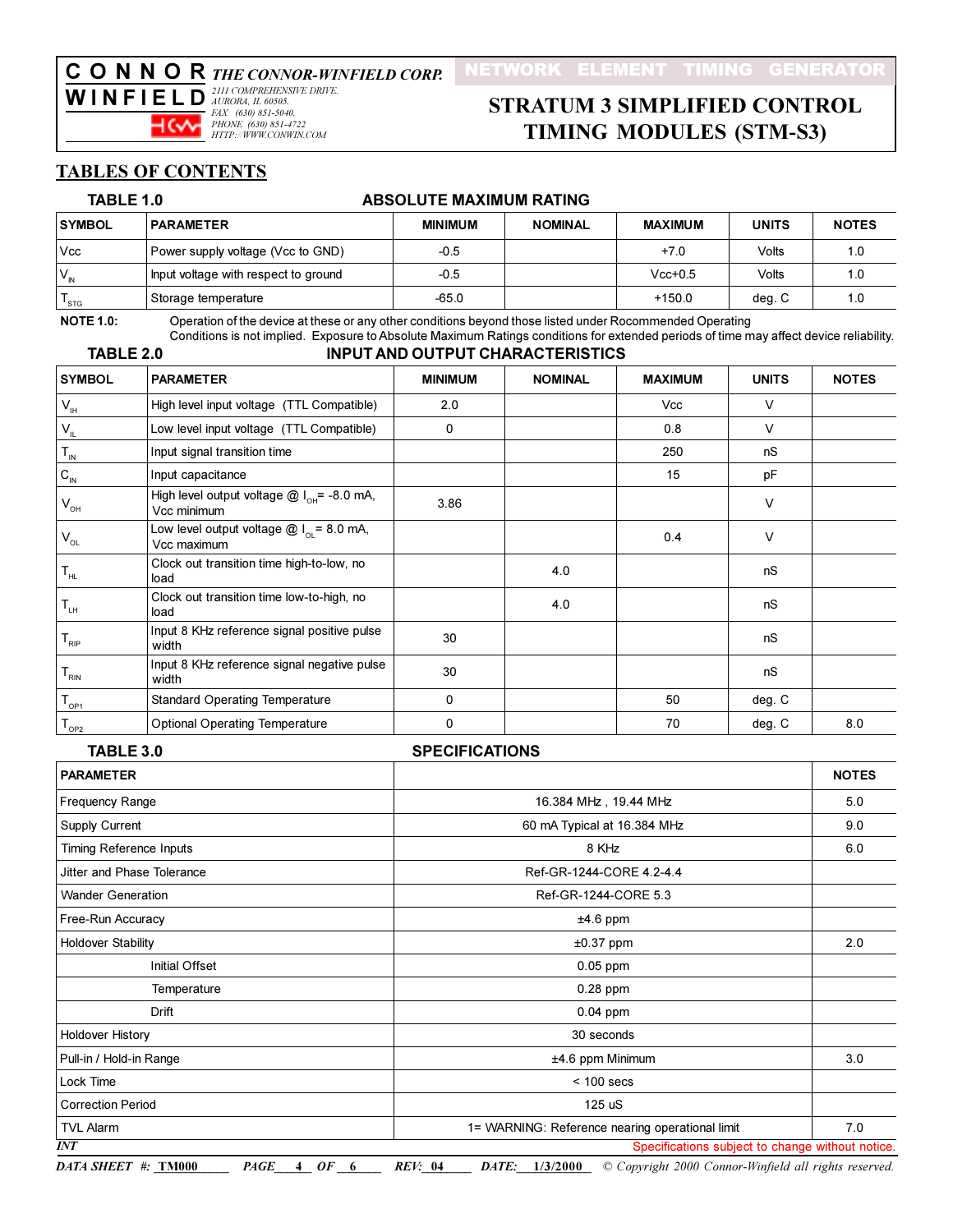#### NETWORK ELEMENT TIMING GENERATOR

**CONNOR** THE CONNOR-WINFIELD CORP.<br>WILLELEL D<sup>2111 COMPREHENSIVE DRIVE.</sup>

 $\overline{W}$  I N F I E L D  $^{2III \text{ COMPREHENS}}$ FAX (630) 851-5040.<br>PHONE (630) 851-4722 ⊣⇔∽ HTTP://WWW.CONWIN.COM

# **STRATUM 3 SIMPLIFIED CONTROL TIMING MODULES (STM-S3)**

## **PIN DESCRIPTION**

| т | TM- | i |
|---|-----|---|
| ₽ |     |   |

| 1  | <b>HLDOVR</b>    | -Output. High when the control inputs select Holdover.                    |
|----|------------------|---------------------------------------------------------------------------|
| 2  | REF <sub>1</sub> | -Ouput. High when the control inputs select EX REF 1.                     |
| 3  | REF <sub>2</sub> | -Output. High when the control inputs select EX REF 2.                    |
| 4  | <b>FRERUN</b>    | -Output. High when the control input selects Free Run.                    |
| 5  | Gnd              | -Ground.                                                                  |
| 10 | ALARM_OUT        | -Ouput. =1, If (FRERUN + HOLDOVER + LOS + LOL + PLL TVL).                 |
| 11 | CNTL A           | -Mode control input.                                                      |
| 12 | CNTL B           | -Mode control input.                                                      |
| 13 | PLL_TVL          | -Tuning Voltage Alarm. = 1 If CAPTURE RANGE NEAR 10% OF EXTREME (~11ppm). |
| 14 | Gnd              | -Ground.                                                                  |
| 15 | SYNC_OUT         | -Syncronized output.                                                      |
| 17 | Gnd              | -Ground.                                                                  |
| 18 | CLK_OUT          | -Stratum 3 TCXO output. (Non-synchronized).                               |
| 20 | Gnd              | -Ground.                                                                  |
| 21 | EX REF 2         | -External Reference #2 Input. (8 KHz)                                     |
| 22 | Gnd              | -Ground.                                                                  |
| 23 | EX REF 1         | -Input. External Reference #1 Input. (8 KHz)                              |
| 24 | $+5$ Vdc         | +5 Volt DC supply.                                                        |

## **NOTES FOR TABLES 1-3**

#### **NOTES:**

 $2.0$ Holdover stability is the cumulative fractional frequency offset containing Initial Offset, Temperature, and Drift components as described by Bellcore GR-1244-CORE 5.2. Pull-in range is the minimum frequency deviation on the reference inputs to the timing module that can be overcome to pull itself into synchronization  $3.0$ with the reference.  $4.0$ After 100 seconds at stable room temperature.  $5.0$ Consult factory for other output frequencies.  $6.0$ Ref- GR1244-CORE 3.2.1 R3-1.  $7.0$ A '1' level indicates unit is within the extreme 10% of its operating range tracking the reference (~11ppm). Consult factory for use as a reference quilifier. Add '-T2' to model number.  $8.0$ Consult factory for power dissipation of -T2 (0 to +70 deg. C.) devices.  $9.0$  $INT$ Specifications subject to change without notice. DATA SHEET #: TM000 DATE: 1/3/2000 Copyright 2000 Connor-Winfield all rights reserved.  $PAGE$  5 OF 6 *REV*: 04